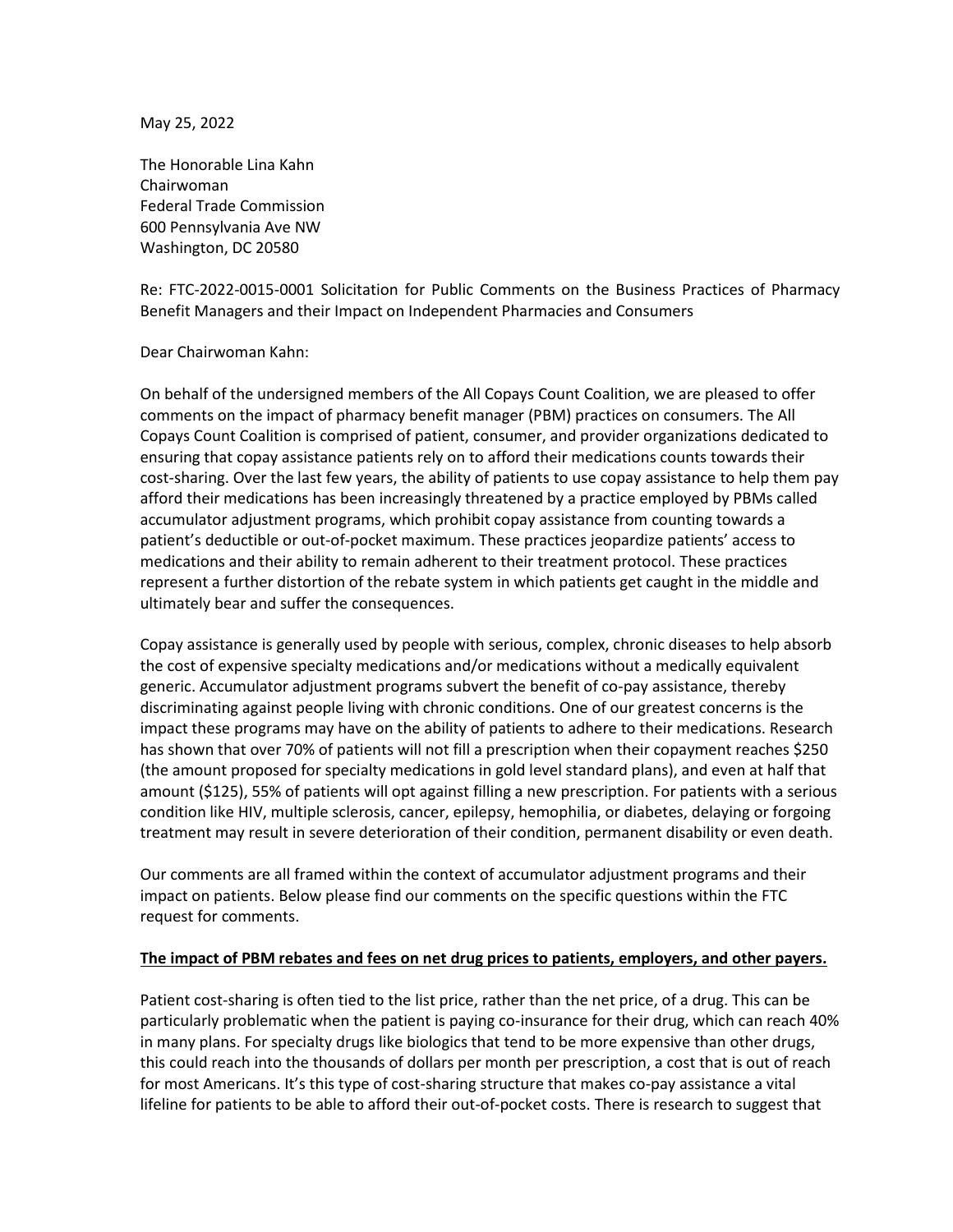not passing rebates through to patients impedes the intentions of how insurance should work. Currently, PBMs argue that rebate dollars are used to keep premiums low for everyone, but this rationale imposes elevated costs on those with chronic or serious health conditions who rely on expensive medications and already pay the highest costs because of cost-sharing structures like coinsurance and lack of rebate pass through.

## **Specific examples include:**

- Researchers from the Robert Wood Johnson Foundation found that the vast majority (81%) of silver level individual market plans in 2019 required enrollees to pay coinsurance for specialty drugs.<sup>1</sup>
- According to the Kaiser Family Foundation, 85% of covered workers in American have a general annual deductible. The amount of that deductible has increased 13% over the last five years and 68% over the last 10 years.<sup>2</sup>

# **The impact of PBM rebates and fees on formulary design and patients' ability to access prescribed medications without endangering their health, creating unnecessary delay, or imposing administrative burdens for patients or prescribers.**

The current system whereby manufacturers negotiate with PBMs for preferred formulary placement in exchange for higher rebates often leads to drugs with higher list prices gaining formulary preference specifically because the PBM can then extract higher rebates. This results in a perverse incentive for PBMs to choose a higher cost drug to be on the preferred formulary which increases rebate dollars for the PBM while allowing PBMs to simultaneously implement copay accumulator adjustment programs preventing patients from getting the assistance they need to pay for the high cost of that same drug. This creates a vicious cycle whereby a patient is required to take a higher cost drug due to its preferred formulary placement without allowing the patient to use copay assistance to help afford that medication. This intentional process negates PBMs claims that copay assistance simply incentivizes patients to take higher cost brand name drugs. Importantly, many specialty drugs have no generic or meaningfully lower cost alternative. Further, patients are typically in the dark about how much any given drug costs.

People with low incomes and people of color are more likely to be living with a chronic illness, and therefore, these policies target the most vulnerable patients, enabling insurance issuers to engage in what amounts to "backdoor" underwriting of insurance policies for people who require specialty or brand medications. As insurers have shifted more and more costs to enrollees – especially those who rely on specialty and brand medications – with higher deductibles and increasing coinsurance, many people living with chronic illness must rely on financial assistance to help cover the costs of their prescription drugs and remain adherent to their treatment. While most enrollees will never hit an out-of-pocket limit of \$9,100 (the proposed amount for 2023), people managing a chronic illness requiring higher cost preferred formulary drugs or specialty or nonpreferred brand medications may be forced to pay this amount every single year, often in the first few months of the year.

<sup>&</sup>lt;sup>1</sup> K. Hempstead, Marketplace Pulse: Cost-Sharing for Drugs Rises Sharply at Higher Tiers (Robert Wood Johnson Foundation, March 1 2019), [https://www.rwjf.org/en/library/research/2019/03/cost-sharing-for-drugs-rises](https://www.rwjf.org/en/library/research/2019/03/cost-sharing-for-drugs-rises-sharply-at-higher-tiers.html)[sharply-at-higher-tiers.html](https://www.rwjf.org/en/library/research/2019/03/cost-sharing-for-drugs-rises-sharply-at-higher-tiers.html) .

<sup>&</sup>lt;sup>2</sup> Kaiser Family Foundation. (2022). Employer Health Benefits: 2021 Annual Survey. <https://files.kff.org/attachment/Report-Employer-Health-Benefits-2021-Annual-Survey.pdf> (pg. 9)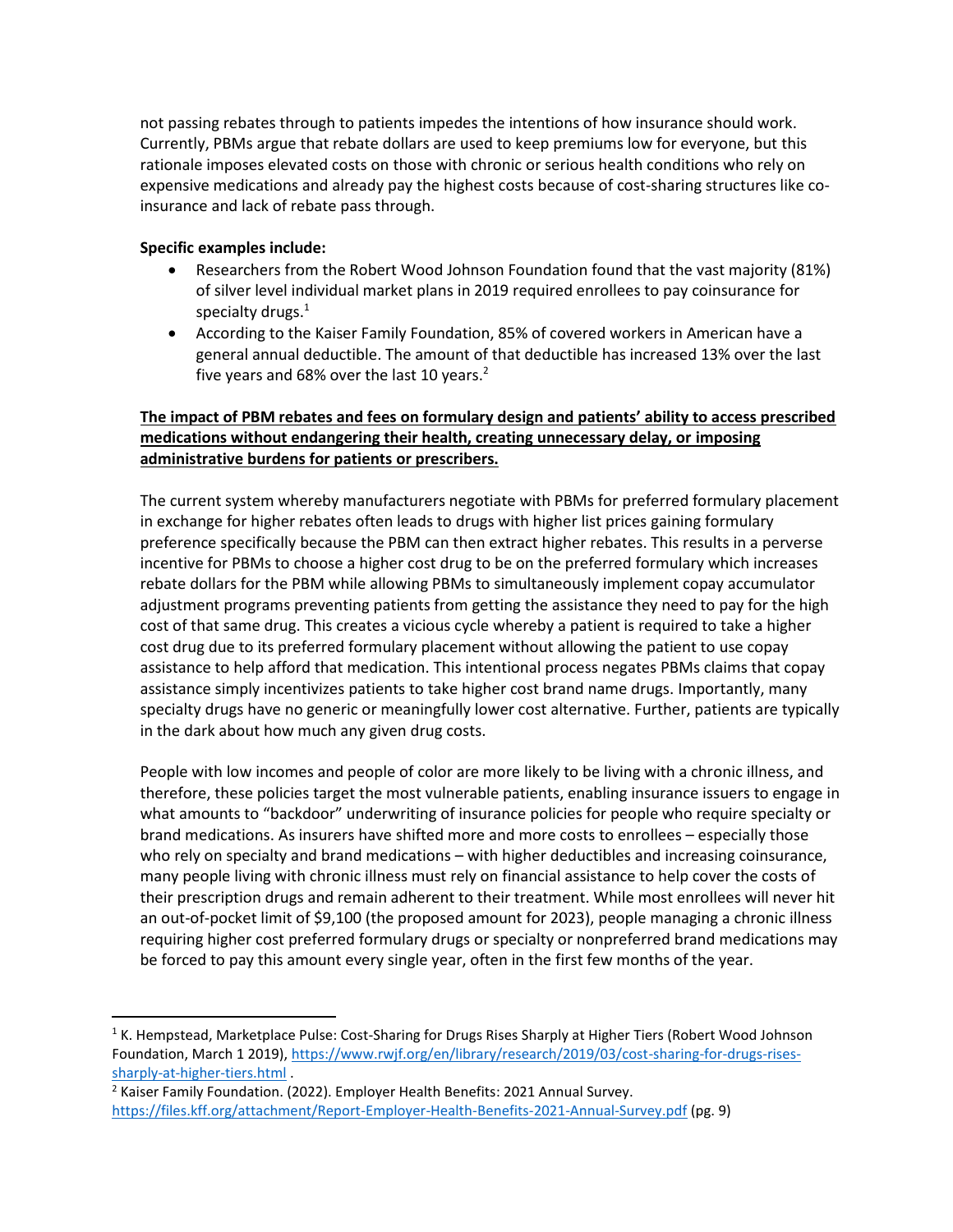It is also important to point out that copay accumulators are in addition to and follow more traditional utilization management – where the patient would have already gone through prior authorization, step therapy, and other utilization management protocols before being subject to accumulators. The use of utilization management tools has increased overtime, with more than 94% of plans today reporting using UM to control costs and access.<sup>3</sup> This means that the PBM or payer has already deemed the medication appropriate, but nonetheless employs the argument that patients are inappropriately choosing higher-cost drugs.

#### **Specific examples include:**

- An analysis of utilization management costs for the various stakeholders in the healthcare system reveals the intensive increase in applying restrictive access controls: the three largest PBMs moved from excluding 109 specialty drugs from their formularies in 2014 to 846 excluded drugs in 2020.<sup>4</sup>
- The Health Affairs study also calculated the economic impact that comes from implementing UM; while payers spend \$6 billion administering UM annually, providers spend nearly \$27 billion in time each year navigating the UM requirements and patients spend \$35 billion in drug cost-sharing. Patients are not simply selecting higher-cost drugs, but are navigating a complex system to get the medically appropriate treatments they desperately need.
- A study in the journal *Epilepsy and Behavior* found that 21% of adults with epilepsy have been unable to afford their medications at some time.<sup>5</sup>

## **Whether patients are being forced to substitute different prescription drugs to maximize PBM rebates and fees.**

As discussed above, there are no generic and/or lower cost alternatives for many specialty drugs. While PBMs have the ability to negotiate in order to maximize their rebates and fees, many patients with serious, chronic health conditions lack a therapeutic equivalent, leaving them dependent on copay assistance to afford access to their medication. It is also important to point out that many specialty medications are complex and cannot be easily substituted. Patients develop specific immune responses to biologic medications and cannot simply switch to other medications indicated for their disease with different mechanisms of action. This makes it crucial that decisions about what medications to take occur between the provider and the patient, and that once the patient is prescribed a specific medication, they be allowed to remain on it without disruption.

#### **Specific examples include:**

• In the case of HIV, changing an antiviral regimen can cause a patient to become resistant to not only a single drug, but an entire class of antivirals. HIV specialists have stated that there are "many important considerations, including the person's adherence to medications, drug resistance, drug-to-drug interactions, concomitant medical conditions and side effect

<sup>&</sup>lt;sup>3</sup> J. McSpadden, "Trends in Utilization Management of Prescription Drugs in Top Marketplace Plans," (AARP Public Policy Institute, April 6, 2022). [https://www.aarp.org/ppi/info-2022/trends-utilization-management-top-drug](https://www.aarp.org/ppi/info-2022/trends-utilization-management-top-drug-plans.html#:~:text=Today%2C%20more%20than%2094%20percent,to%20manage%20costs%20and%20access)[plans.html#:~:text=Today%2C%20more%20than%2094%20percent,to%20manage%20costs%20and%20access.](https://www.aarp.org/ppi/info-2022/trends-utilization-management-top-drug-plans.html#:~:text=Today%2C%20more%20than%2094%20percent,to%20manage%20costs%20and%20access)

<sup>4</sup> S. Howell, P. Yin, J. Robinson, "Quantifying The Economic Burden of Drug Utilization Management on Payers, Manufacturers, Physicians, and Patients," Health Affairs Journal, August, 2021.

<sup>5</sup> Thurman, D.J., Kobau, R., Luo, Y., Helmers, S.L., & Zack, M.M. (2016). Health-care access among adults with epilepsy: The U.S. National Health Interview Survey, 2010 and 2013. *Epilepsy & Behavior,* 55, 184-88. Retrieved from [https://www.ncbi.nlm.nih.gov/pmc/articles/PMC5317396/.](https://www.ncbi.nlm.nih.gov/pmc/articles/PMC5317396/)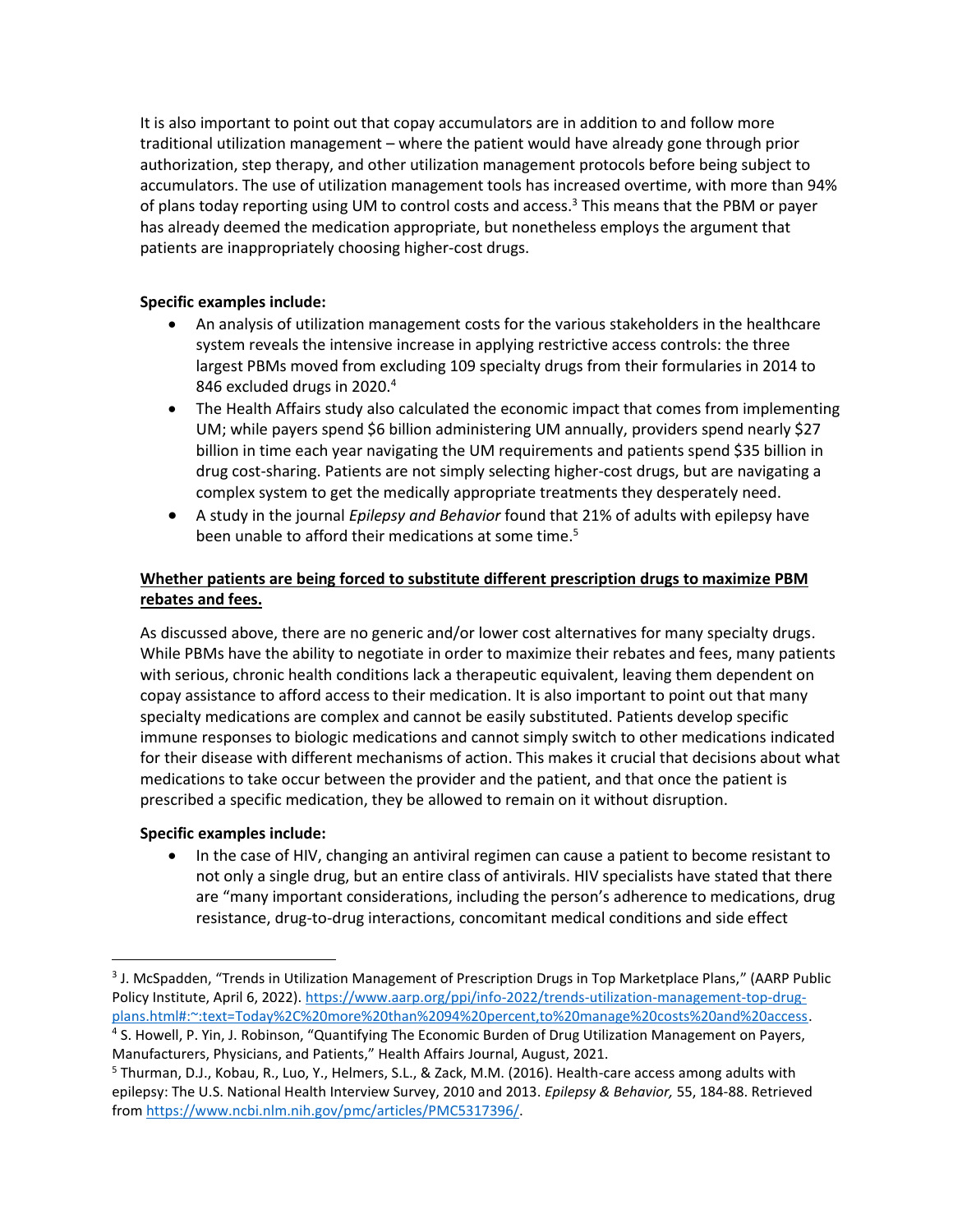profiles [are] taken into account when choosing the best regimen…. it's medically crucial to have all options on the table when prescribing and to be able to start those drugs quickly, with no barriers to access."<sup>6</sup> Clinical, not financial, reasons should drive health coverage policies.

• People living with epilepsy who have their medications switched, or who experience a delay in accessing their medication, are at a high risk for developing breakthrough seizures and related complications including death. Seizure-free people who switch drugs have an approximately 14% additional risk of seizure recurrence, compared to those remaining on the same drug. $<sup>7</sup>$ </sup>

## **PBMs' use of other potentially unfair, deceptive, or anticompetitive practices, including audit provisions; pharmacy network design and exclusions; use of gag clauses, confidentiality clauses, and non-disparagement clauses; and other potentially unfair provisions.**

In addition to the harm caused to patients by copay accumulator adjustment policies, these policies subvert the patient protections of the ACA by allowing insurers and PBMs to overcharge enrollees who use copay assistance. The ACA established annual out-of-pocket limits for covered health care services. When enrollees hit the out-of-pocket limit, insurance issuers must fully cover any further health care costs incurred. By not counting copay assistance cost-sharing amounts used to pay for covered services toward annual deductibles and out-of-pocket limits, insurers are able to keep the cost-sharing paid by enrollees and avoid assuming responsibility for costs above the out-of-pocket limit. This reduces the overall value of insurance for enrollees with chronic illness and exposes them to ongoing charges for their prescription drugs as well as any other health care they may need during the year.

We also have serious concerns with how accumulator programs are marketed to employers and communicated to patients. Copay accumulator programs are marketed to employers designing their benefits packages as a cost saving tool; however, evidence shows that patients experience negative health outcomes that could ultimately impact the individual's ability to remain in the workforce. A 2019 survey of a sample of large employers found that 34% were already using copay accumulator adjustment policies, and an additional 4% sought to add them in the next year – a significant increase over previous years. $8$  The three largest pharmacy benefit managers (PBMs) are now marketing copay accumulator adjustment policies to employers that are designing their insurance plans, which may be contributing to their increasing prevalence.  $9$ 

Insurers are not required to disclose whether a particular plan contains a copay accumulator adjustment policy in plan materials that are made available to people prior to enrollment, such as in the standardized Summary of Benefits and Coverage that is required by the ACA. In

<sup>6</sup> HIV Medical Providers Strongly Oppose Proposed Changes to Medicare Drug Plans "Protected Classes." POZ Magazine. January 2019[. https://www.poz.com/article/hiv-medical-providers-strongly-oppose-proposed-changes](https://www.poz.com/article/hiv-medical-providers-strongly-oppose-proposed-changes-medicare-drug-plans-protected-classes)[medicare-drug-plans-protected-classes](https://www.poz.com/article/hiv-medical-providers-strongly-oppose-proposed-changes-medicare-drug-plans-protected-classes)

<sup>7</sup> Finamore, J. M., Sperling, M. R., Zhan, T., Nei, M., Skidmore, C. T., & Mintzer, S. (2016). Seizure outcome after switching antiepileptic drugs: A matched, prospective study. Epilepsia, 57(8), 1294–1300. https://doi.org/10.1111/epi.13435

<sup>&</sup>lt;sup>8</sup> Kelsey Waddill, "Employers Focus on High-Cost Claims, Drug Spending into 2020," Xtelligent Healthcare Media, August 15, 2019, https:// healthpayerintelligence.com/news/employers-focus-on-high-cost-claims-drug-spendinginto-2020.

<sup>9</sup> Aimed Alliance, "An Update on Copay Accumulator Policies," 2019, https://aimedalliance.org/an-update-oncopay-accumulator-policies/.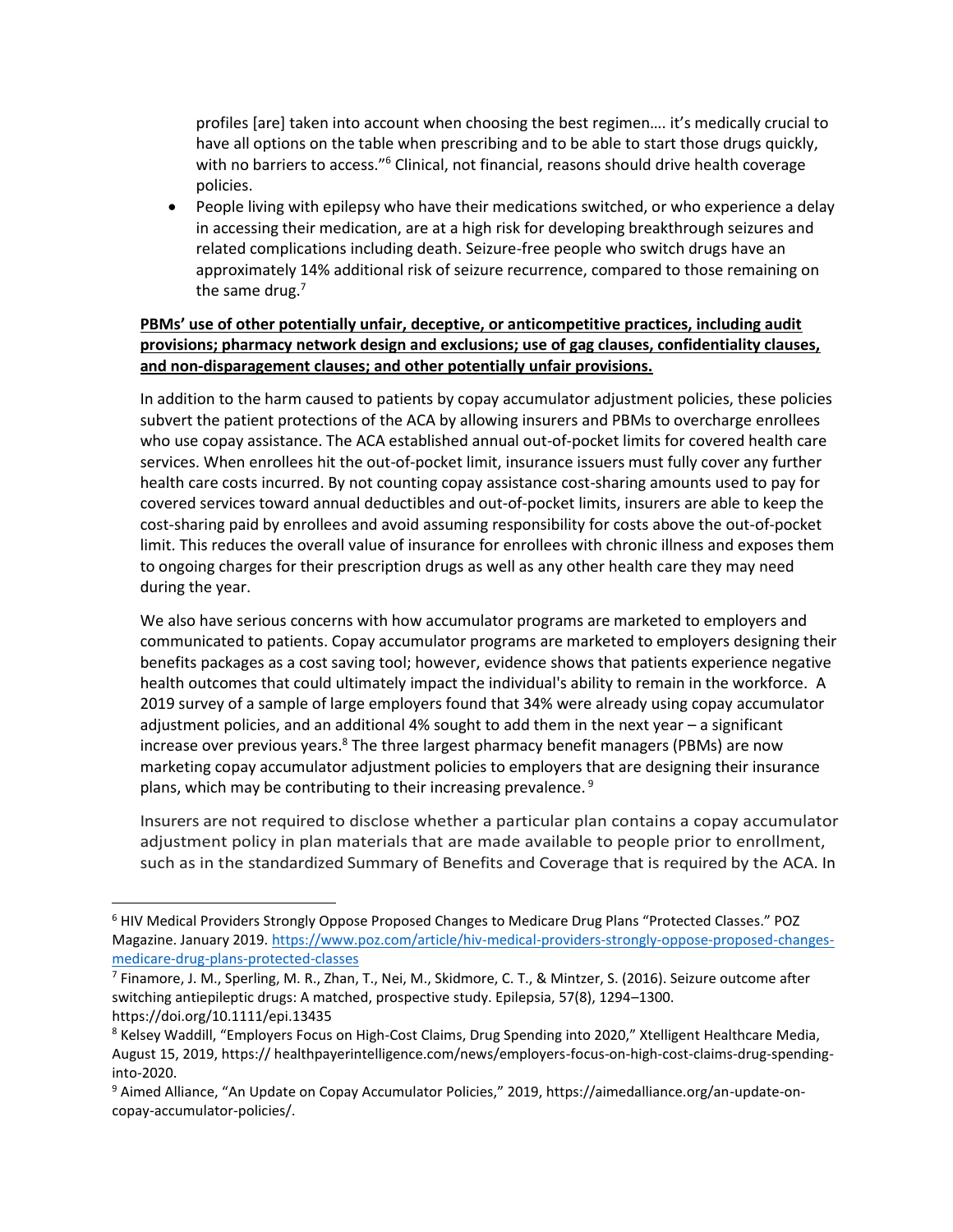a review of 234 ACA marketplace plans conducted by The AIDS Institute, the researchers found 15.4% of plans did not have any information about copay accumulator policies in plan documents, including 15 plans that did have copay accumulators as confirmed by customer service representatives. 10

# **PBMs' policies and practices related to specialty drugs and pharmacies, including criteria for designating specialty drugs, reimbursements to specialty pharmacies, practices for encouraging the use of PBM-affiliated specialty pharmacies, and practices relating to dispensing high-cost specialty drugs over alternatives.**

A rising trend of concern are programs like SaveOnSP which require patients to enroll into specific programs to receive their medications. While cost-sharing is often minimal or even zero, and therefore the patient is shielded from the need to use copay assistance, the payer or PBM is extracting the copay assistance directly from the manufacturer, furthering the perverse incentive structure of the rebate system. Contradicting payer and PBMs ongoing, parallel claim that copay assistance simply incentivizes patients to take higher cost brand name drugs, this practice requires patients to take action to facilitate and prompt the payment of copay assistance to payers and PBMs. Alarmingly, if the patient does not enroll in the program, they are told that their drug will not be considered an Essential Health Benefit and therefore the patient will not have an out-of-pocket maximum. This flies in the face of the intent of the Affordable Care Act, and has caused concern, fear, and financial hardship for many patients who have raised questions and examples of these programs to us.

ACCC members have received calls and letters from patients who have received notifications from their PBM requiring them to enroll in a SaveOnSP or other program or risk their drug being deemed non-essential. These notifications have unsurprisingly alarmed and concerned patients who receive these letters.

### **Potential conflicts of interest and anticompetitive effects arising from horizontal and vertical consolidation of PBMs with insurance companies, specialty pharmacies, and providers.**

PBMs are restructuring the health care system by exerting greater control through rapid consolidation with insurance companies, specialty pharmacies, and providers. They pose a substantial threat to patient access of care by disrupting the health care market in order to extract higher profits. By promoting accumulator programs through these channels, we consider this consolidation as a conflict of interest.

Thank you for the opportunity to provide comments on the impact of PBM practices on patients. As organizations who represent millions of patients and providers impacted by serious and chronic diseases, this is a critically important topic. Please reach out to Anna Hyde, Vice President of Advocacy and Access at the Arthritis Foundation, at [ahyde@arthritis.org](mailto:ahyde@arthritis.org) or 202-843-0105 with any questions.

<sup>&</sup>lt;sup>10</sup> The AIDS Institute, "Discriminatory Copay Policies Undermine Coverage for People with Chronic Illness: Copay Accumulator Adjustment Policies in 2022," (January 2022), [https://aidsinstitute.net/documents/final\\_TAI\\_2022-](https://aidsinstitute.net/documents/final_TAI_2022-Report-Update_020122.pdf) [Report-Update\\_020122.pdf](https://aidsinstitute.net/documents/final_TAI_2022-Report-Update_020122.pdf)